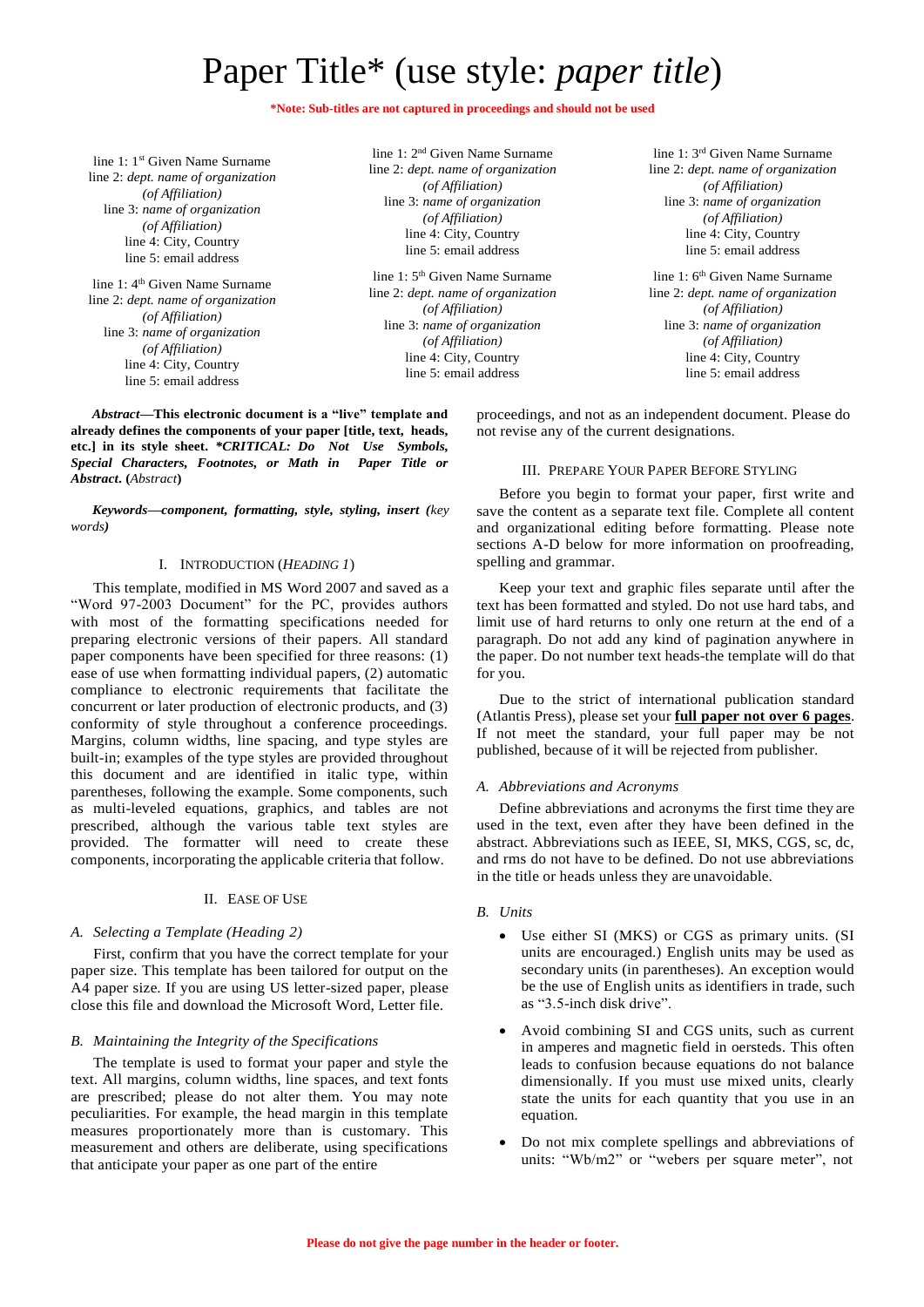"webers/m2". Spell out units when they appear in text: ". . . a few henries", not ". . . a few H".

• Use a zero before decimal points: "0.25", not ".25". Use "cm3", not "cc". (*bullet list*)

#### *C. Equations*

The equations are an exception to the prescribed specifications of this template. You will need to determine whether or not your equation should be typed using either the Times New Roman or the Symbol font (please no other font). To create multileveled equations, it may be necessary to treat the equation as a graphic and insert it into the text after your paper is styled.

Number equations consecutively. Equation numbers, within parentheses, are to position flush right, as in (1), using a right tab stop. To make your equations more compact, you may use the solidus  $( / )$ , the exp function, or appropriate exponents. Italicize Roman symbols for quantities and variables, but not Greek symbols. Use a long dash rather than a hyphen for a minus sign. Punctuate equations with commas or periods when they are part of a sentence, asin:

$$
a + b = \gamma \tag{1}
$$

Note that the equation is centered using a center tab stop. Be sure that the symbols in your equation have been defined before or immediately following the equation. Use "(1)", not "Eq. (1)" or "equation (1)", except at the beginning of a sentence: "Equation  $(1)$  is  $\dots$ "

#### *D. Some Common Mistakes*

- The word "data" is plural, not singular.
- The subscript for the permeability of vacuum  $\mu_0$ , and other common scientific constants, is zero with subscript formatting, not a lowercase letter "o".
- In American English, commas, semicolons, periods, question and exclamation marks are located within quotation marks only when a complete thought or name is cited, such as a title or full quotation. When quotation marks are used, instead of a bold or italic typeface, to highlight a word or phrase, punctuation should appear outside of the quotation marks. A parenthetical phrase or statement at the end of a sentence is punctuated outside of the closing parenthesis (like this). (A parenthetical sentence is punctuated within the parentheses.)
- A graph within a graph is an "inset", not an "insert". The word alternatively is preferred to the word "alternately" (unless you really mean something that alternates).
- Do not use the word "essentially" to mean "approximately" or "effectively".
- In your paper title, if the words "that uses" can accurately replace the word "using", capitalize the "u"; if not, keep using lower-cased.
- Be aware of the different meanings of the homophones "affect" and "effect", "complement" and

"compliment", "discreet" and "discrete", "principal" and "principle".

- Do not confuse "imply" and "infer".
- The prefix "non" is not a word; it should be joined to the word it modifies, usually without a hyphen.
- There is no period after the "et" in the Latin abbreviation "et al.".
- The abbreviation "i.e." means "that is", and the abbreviation "e.g." means "for example".

An excellent style manual for science writers is [7].

#### IV. USING THE TEMPLATE

After the text edit has been completed, the paper is ready for the template. Duplicate the template file by using the Save As command, and use the naming convention prescribed by your conference for the name of your paper. In this newly created file, highlight all of the contents and import your prepared text file. You are now ready to style your paper; use the scroll down window on the left of the MS Word Formatting toolbar.

#### *A. Authors and Affiliations*

**The template is designed for, but not limited to, six authors.** A minimum of one author is required for all conference articles. Author names should be listed starting from left to right and then moving down to the next line. This is the author sequence that will be used in future citations and by indexing services. Names should not be listed in columns nor group by affiliation. Please keep your affiliations as succinct as possible (for example, do not differentiate among departments of the same organization).

*1) For papers with more than six authors:* Add author names horizontally, moving to a third row if needed for more than 8 authors.

*2) For papers with less than six authors:* To change the default, adjust the template as follows.

*a) Selection:* Highlight all author and affiliation lines.

*b) Change number of columns:* Select the Columns icon from the MS Word Standard toolbar and then select the correct number of columns from the selection palette.

*c) Deletion:* Delete the author and affiliation lines for the extra authors.

#### *B. Identify the Headings*

Headings, or heads, are organizational devices that guide the reader through your paper. There are two types: component heads and text heads.

Component heads identify the different components of your paper and are not topically subordinate to each other. Examples include Acknowledgments and References and, for these, the correct style to use is "Heading 5". Use "figure caption" for your Figure captions, and "table head" for your table title. Run-in heads, such as "Abstract", will require you to apply a style (in this case, italic) in addition to the style provided by the drop down menu to differentiate the head from the text.

Identify applicable funding agency here. If none, delete this text box.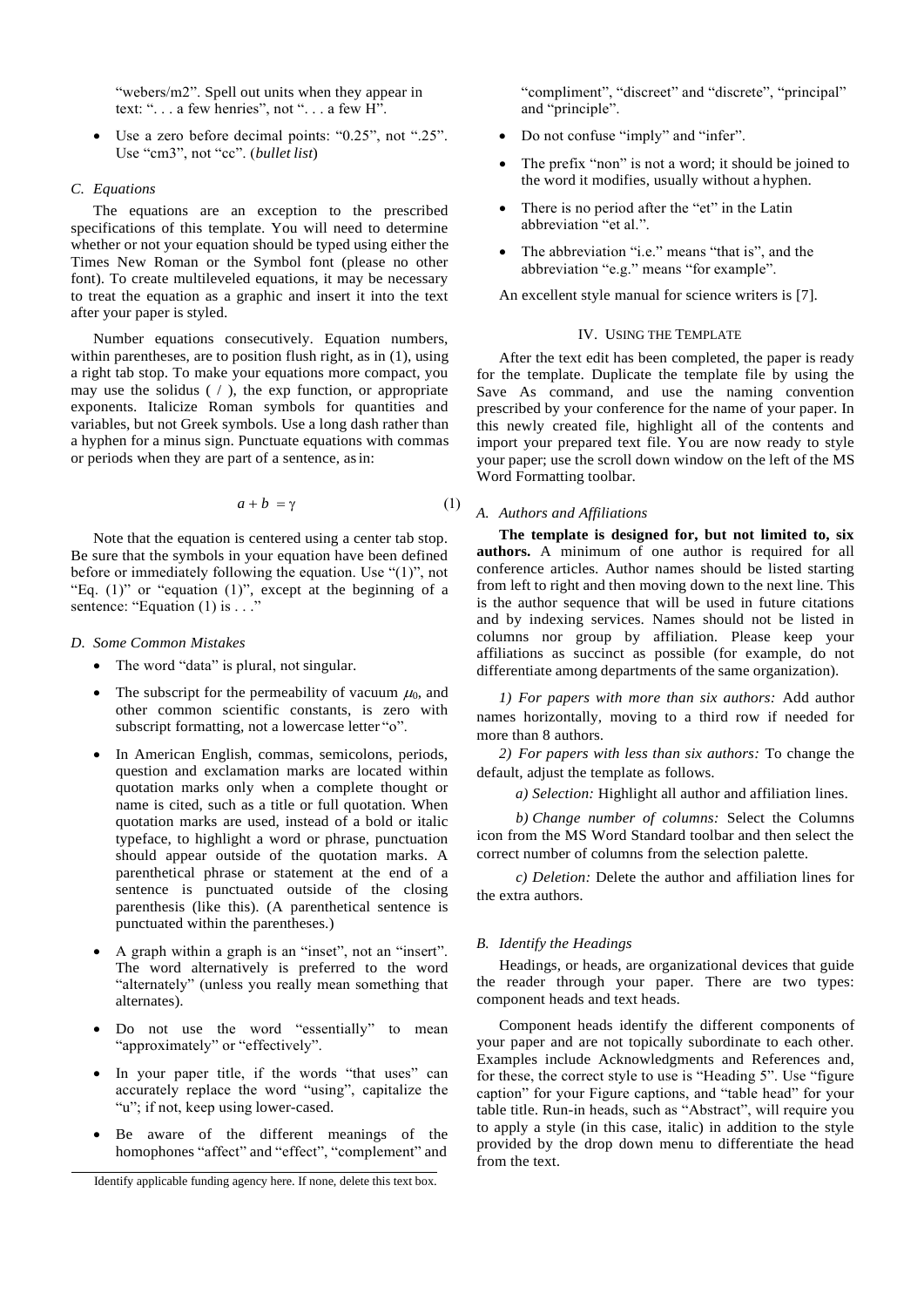Text heads organize the topics on a relational, hierarchical basis. For example, the paper title is the primary text head because all subsequent material relates and elaborates on this one topic. If there are two or more subtopics, the next level head (uppercase Roman numerals) should be used and, conversely, if there are not at least two sub-topics, then no subheads should be introduced. Styles named "Heading 1", "Heading 2", "Heading 3", and "Heading 4" are prescribed.

#### *C. Figures and Tables*

*a) Positioning Figures and Tables:* Place figures and tables at the top and bottom of columns. Avoid placing them in the middle of columns. Large figures and tables may span across both columns. Figure captions should be below the figures; table heads should appear above the tables. Insert figures and tables after they are cited in the text. Use the abbreviation "Fig. 1", even at the beginning of a sentence.

TABLE I. TABLE TYPE STYLES

| Table<br>Head | <b>Table Column Head</b>     |                |                |
|---------------|------------------------------|----------------|----------------|
|               | Table column subhead         | <b>Subhead</b> | <b>Subhead</b> |
| copy          | More table copy <sup>a</sup> |                |                |

a. Sample of a Table footnote. (*Table footnote*)

Fig. 1. Example of a figure caption. (*figure caption*)

Figure Labels: Use 8 point Times New Roman for Figure labels. Use words rather than symbols or abbreviations when writing Figure axis labels to avoid confusing the reader. As an example, write the quantity "Magnetization", or "Magnetization, M", not just "M". If including units in the label, present them within parentheses. Do not label axes only with units. In the example, write "Magnetization (A/m)" or "Magnetization {A[m(1)]}", not just "A/m". Do not label axes with a ratio of quantities and units. For example, write "Temperature (K)", not "Temperature/K".

#### ACKNOWLEDGMENT *(Heading 5)*

The preferred spelling of the word "acknowledgment" in America is without an "e" after the "g". Avoid the stilted expression "one of us (R. B. G.) thanks ...". Instead, try "R. B. G. thanks...". Put sponsor acknowledgments in the unnumbered footnote on the first page.

#### **REFERENCES**

The template will number citations consecutively within brackets [1]. The sentence punctuation follows the bracket [2]. Refer simply to the reference number, as in [3]—do not use "Ref. [3]" or "reference [3]" except at the beginning of a sentence: "Reference [3] was the first ..."

Number footnotes separately in superscripts. Place the actual footnote at the bottom of the column in which it was cited. Do not put footnotes in the abstract or reference list. Use letters for table footnotes.

Unless there are six authors or more give all authors' names; do not use "et al.". Papers that have not been published, even if they have been submitted for publication, should be cited as "unpublished" [4]. Papers that have been accepted for publication should be cited as "in press" [5]. Capitalize only the first word in a paper title, except for proper nouns and element symbols.

For papers published in translation journals, please give the English citation first, followed by the original foreignlanguage citation [6].

- *[1]* G. Eason, B. Noble, and I. N. Sneddon, "On certain integrals of Lipschitz-Hankel type involving products of Bessel functions," Phil. Trans. Roy. Soc. London, vol. A247, pp. 529–551, April 1955. *(references)*
- [2] J. Clerk Maxwell, A Treatise on Electricity and Magnetism, 3rd ed., vol. 2. Oxford: Clarendon, 1892, pp.68–73.
- [3] I. S. Jacobs and C. P. Bean, "Fine particles, thin films and exchange anisotropy," in Magnetism, vol. III, G. T. Rado and H. Suhl, Eds. New York: Academic, 1963, pp. 271–350.
- [4] K. Elissa, "Title of paper if known," unpublished.
- [5] R. Nicole, "Title of paper with only first word capitalized," J. Name Stand. Abbrev., in press.
- [6] Y. Yorozu, M. Hirano, K. Oka, and Y. Tagawa, "Electron spectroscopy studies on magneto-optical media and plastic substrate interface," IEEE Transl. J. Magn. Japan, vol. 2, pp. 740–741, August 1987 [Digests 9th Annual Conf. Magnetics Japan, p. 301, 1982].
- [7] M. Young, The Technical Writer's Handbook. Mill Valley, CA: University Science, 1989.

**Conference templates contain guidance text for composing and formatting conference papers. Please ensure that all template text is removed from your conference paper prior to submission to the conference. Failure to remove template text from your paper may result in your paper not being published.**